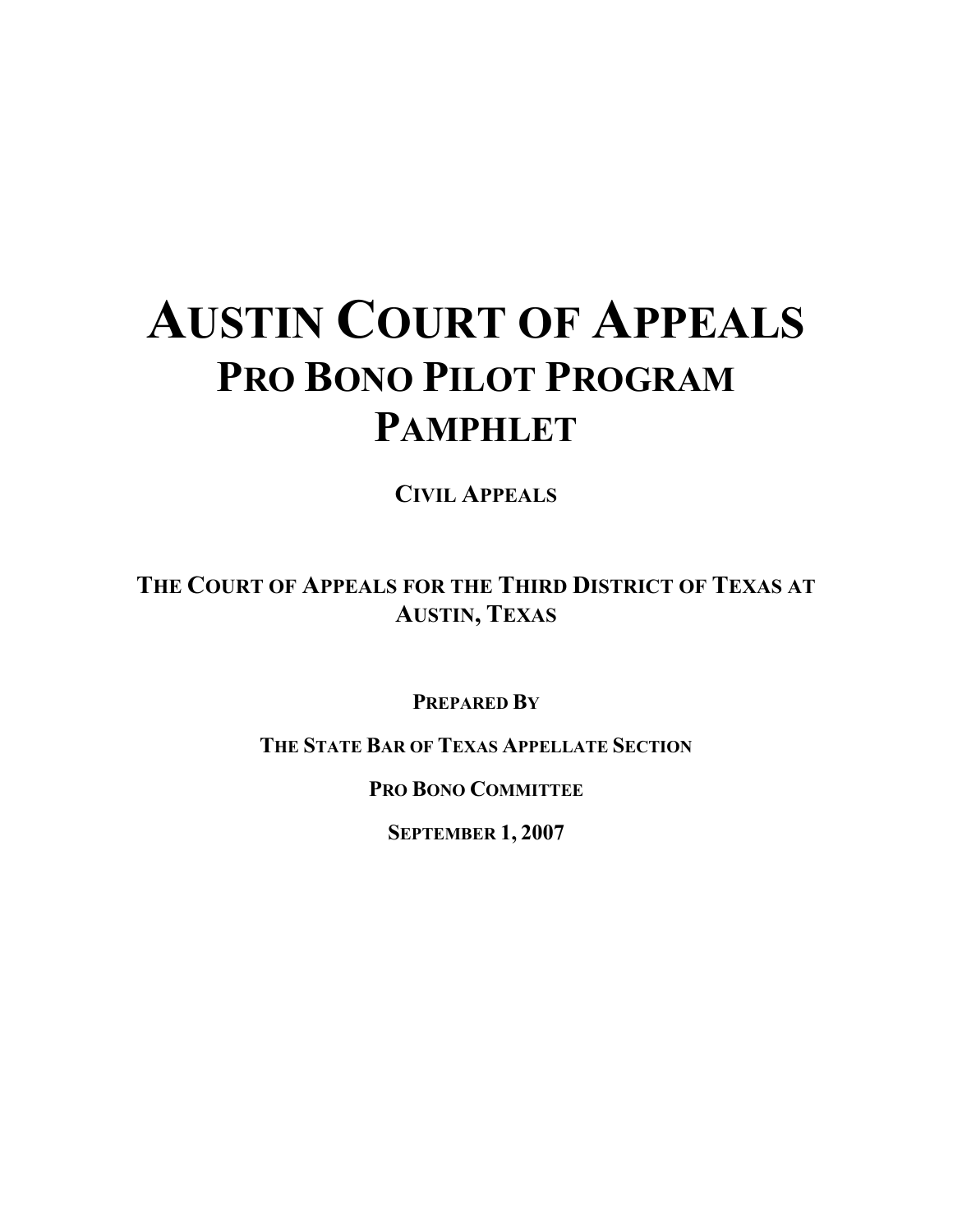# **TABLE OF CONTENTS**

# Page

| $\mathbf{I}$ . |                 |  |  |  |
|----------------|-----------------|--|--|--|
| II.            |                 |  |  |  |
| III.           |                 |  |  |  |
|                | $A_{\cdot}$     |  |  |  |
|                | <b>B.</b>       |  |  |  |
| IV.            |                 |  |  |  |
| V.             |                 |  |  |  |
|                | A.              |  |  |  |
|                | B <sub>1</sub>  |  |  |  |
|                | $\mathbf{C}$ .  |  |  |  |
| VI.            |                 |  |  |  |
|                | A <sub>1</sub>  |  |  |  |
|                | <b>B.</b>       |  |  |  |
| VII.           |                 |  |  |  |
|                | A <sub>1</sub>  |  |  |  |
|                | <b>B.</b>       |  |  |  |
|                | $C$ .           |  |  |  |
|                | D.              |  |  |  |
|                | E.              |  |  |  |
| VIII.          |                 |  |  |  |
| IX.            |                 |  |  |  |
|                | A <sub>1</sub>  |  |  |  |
|                | <b>B.</b>       |  |  |  |
| Χ.             |                 |  |  |  |
| XI.            |                 |  |  |  |
| XII.           |                 |  |  |  |
| XIII.          |                 |  |  |  |
|                | A.              |  |  |  |
|                | B.              |  |  |  |
|                | $\mathcal{C}$ . |  |  |  |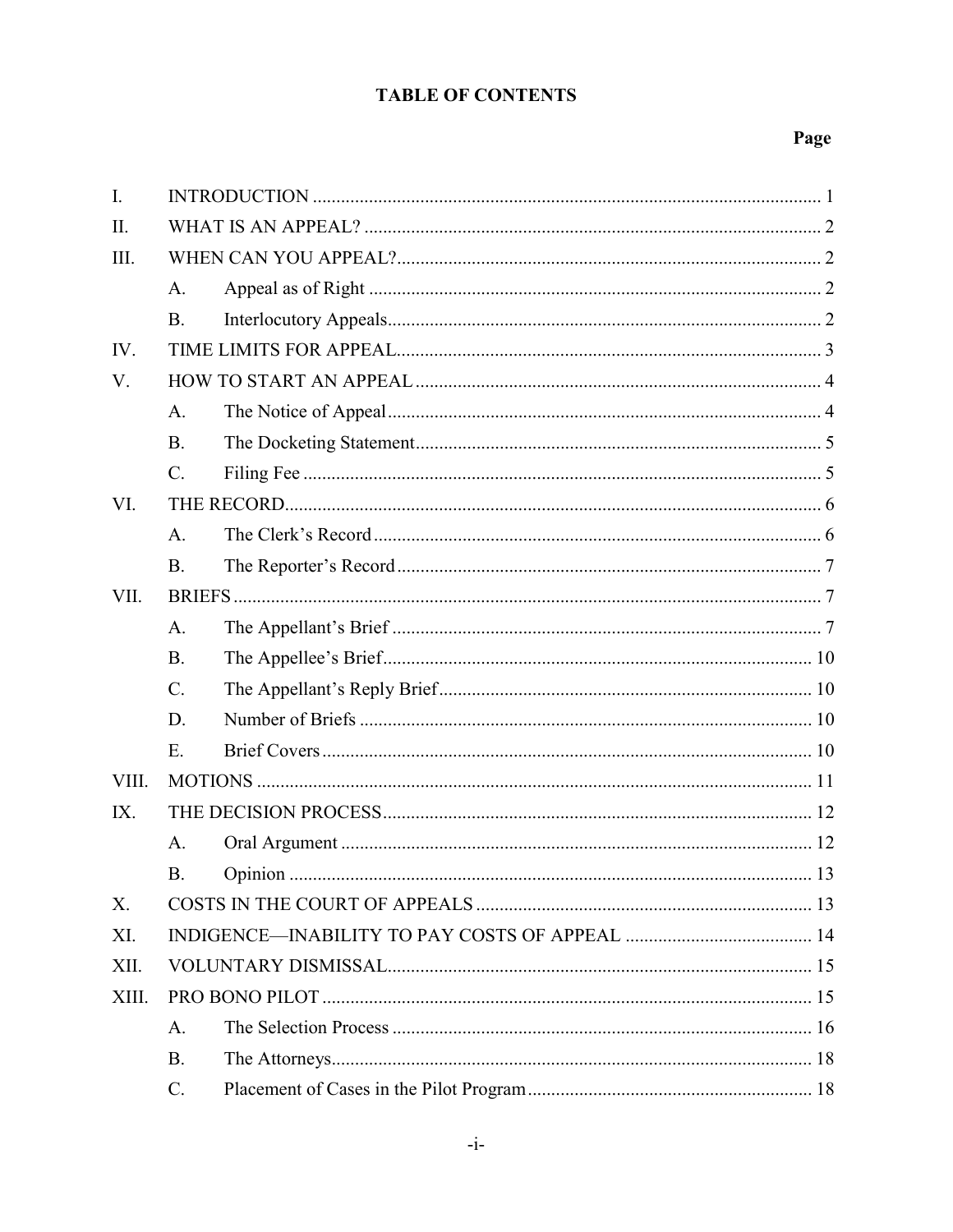# **TABLE OF CONTENTS**

# (continued)

## **Page**

# **FORMS**

- **2** Docketing Statement—Third Court of Appeals
- **3** Affidavit of Indigence
- **4** Designation of Items to Be Included in Clerk's Record
- **5** Supplemental Designation Letter as to Items for Clerk's (or Reporter's) Record
- **6** Request for Reporter's Record
- **7** Motion for Extension of Time to File Brief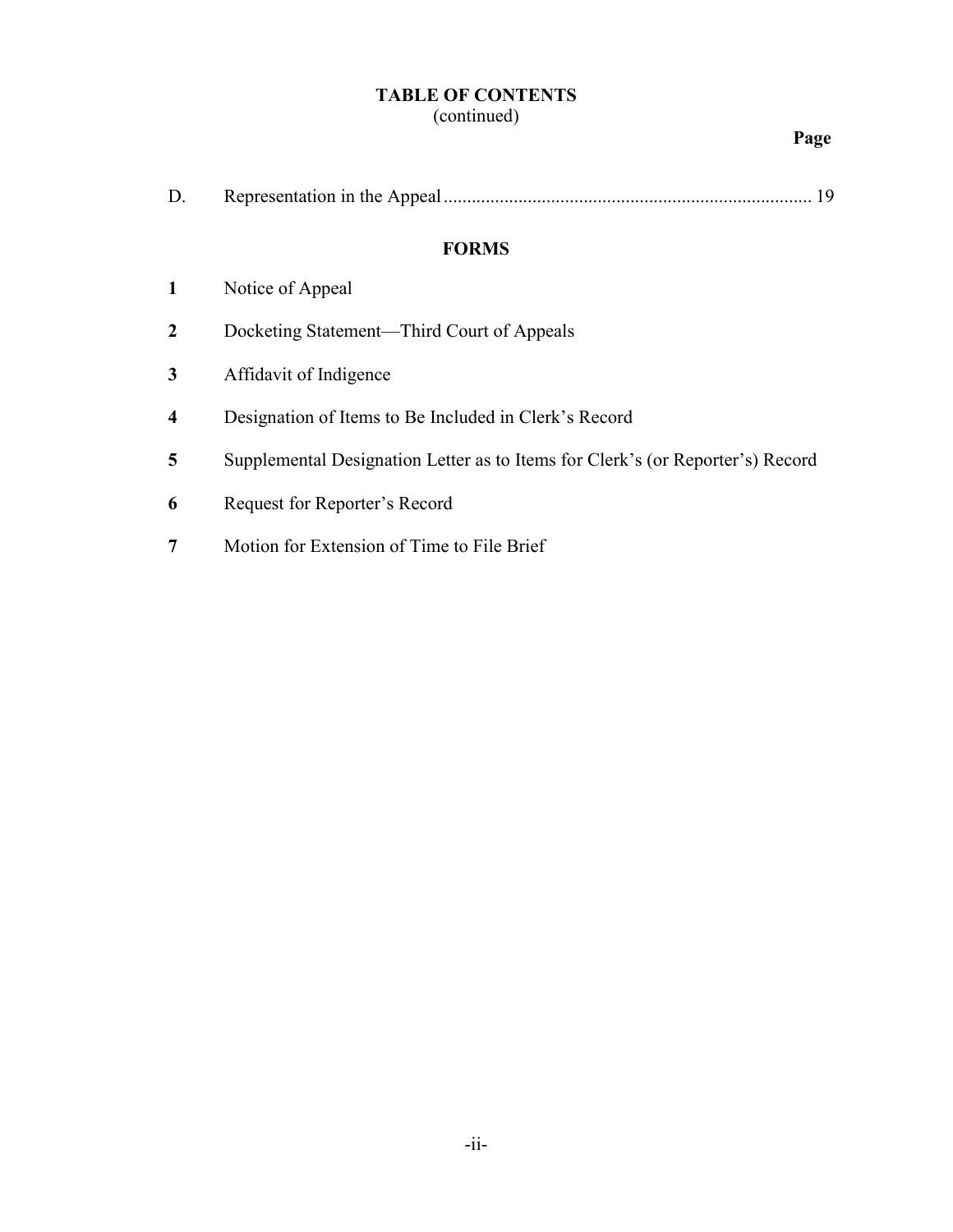#### **I. INTRODUCTION**

This pamphlet from the State Bar of Texas Appellate Section's Pro Bono Committee ("Committee") is designed to explain the Texas Rules of Appellate Procedure and practices that apply in civil appeals in the Third District Court of Appeals at Austin, Texas ("Third Court of Appeals" or "Court"). We have prepared this pamphlet to help laypersons and attorneys with little or no appellate experience. But it is not intended to replace the Texas Rules of Appellate Procedure and should not be cited as legal authority. Litigants are required to comply with the rules and the case law. Litigants should consult the Court's own practice guide entitled, "*Practice Before the Court*," which can be found at: www.3rdcoa.courts.state/texas/rules/procedu res.asp. ("Third Court Practice Guide")

This pamphlet reflects the rules and case law as they exist in **September, 2007**. The rules and case law are always subject to change and should be consulted for changes. This pamphlet is available in an alternative format, upon request.

All documents submitted to the court must be filed with:

> **In Person:**  Clerk, Court of Appeals 209 W. 14<sup>th</sup> Street, Room 101 Austin, TX 78701

**By Mail:** Clerk, Court of Appeals P.O. Box 12547 Austin, TX 78711-2547

A copy of all documents filed with the court must be served (mailed or hand delivered) on all other parties to the appeal. TEX. R. APP. P. 9.5. All papers filed with the court must be  $8\frac{1}{2}$  x 11 inches. TEX. R. APP. P. 9.4(b). The typeface or font size for the document must be at least 10-character-perinch (cpi) nonproportionally spaced Courier typeface or at least 13 point or larger proportionally spaced typeface. TEX. R. APP. P. 9.4(e). Rule 9 contains other filing requirements as well.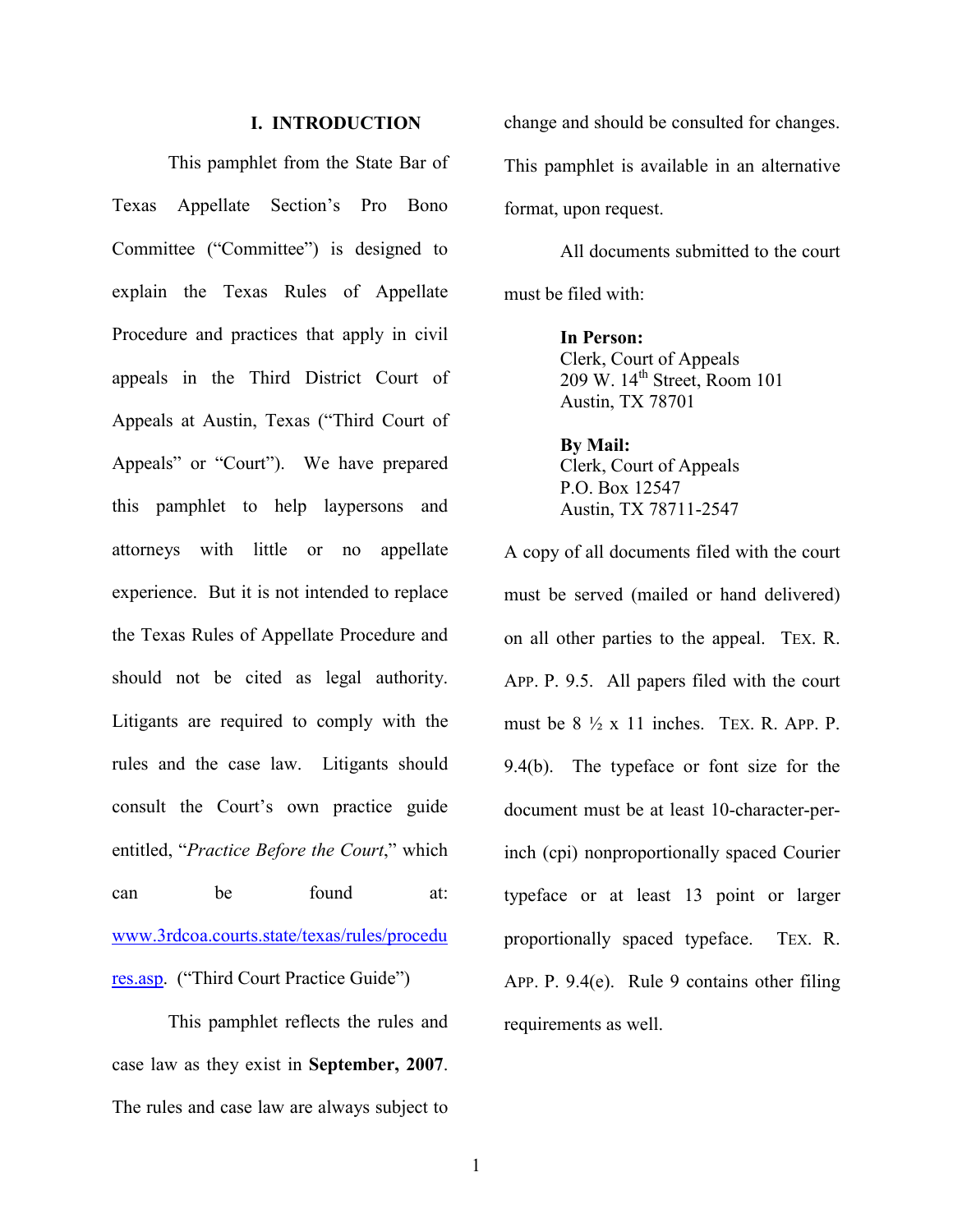#### **II. WHAT IS AN APPEAL?**

An appeal is a review of what happened in the trial court to determine whether error occurred and, if so, whether the appellant<sup>1</sup> is entitled to relief. An appeal is not a new trial. You cannot present evidence, call witnesses, or conduct discovery in an appeal. The court of appeals decides an appeal strictly on the basis of the trial court record, briefs, and occasionally oral argument by the parties. Generally, a complaint about error in the trial court must have been brought to the trial court judge's attention before the court of appeals will review it. TEX. R. CIV. P. 33.1.

### **III. WHEN CAN YOU APPEAL?**

#### **A. Appeal as of Right**

 $\overline{a}$ 

You have a right to appeal from a final judgment or final order of a trial court.

A judgment or order is final if it disposes of the entire matter in litigation. If the order or judgment decides only some of the issues or claims, but not all of them, it is not final. However, if it decides all of the issues as to one party, that portion can be severed to become final and appealable. In addition, the judgment or order must have been intended to be the final document in litigation. This is determined by reading the judgment or order to determine whether the judge considered it to be a final judgment or planned to issue another document terminating the case. The appellate deadlines discussed below begin to run on the date the judgment is signed by the trial court.

#### **B. Interlocutory Appeals**

Some rulings that are interlocutory, meaning that they are not final and conclusive on the merits. These interlocutory orders may also be appealed if the legislature has provided for an interlocutory appeal. Examples include

<sup>&</sup>lt;sup>1</sup> An "appellant" is the party who files a notice of appeal. TEX. R. APP. P. 3.1(a). An "appellee" is the party adverse to the appellant. TEX. R. APP. P. 3.1(c).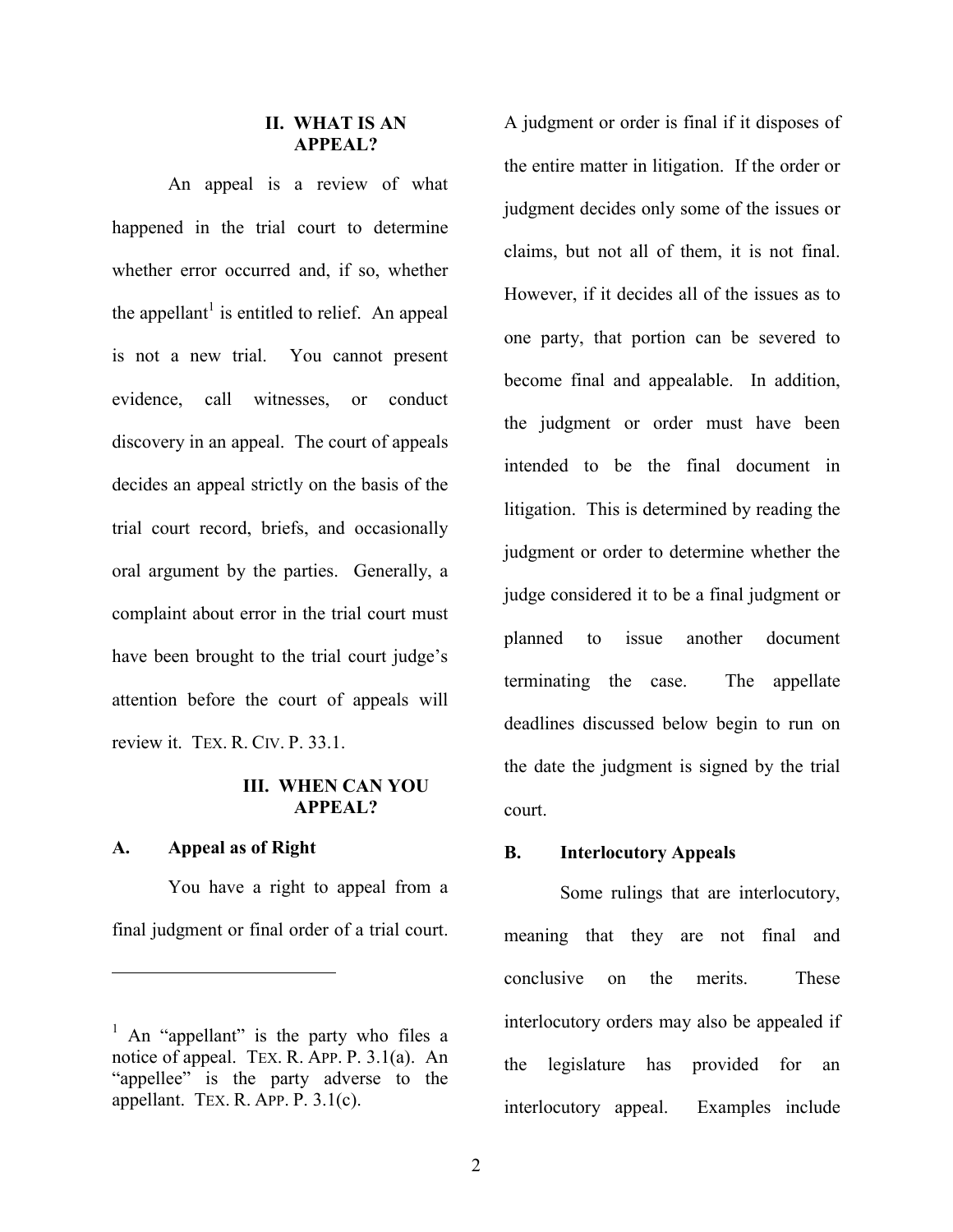temporary injunctions, orders appointing a receiver or trustee, or orders as to certification of class actions.<sup>2</sup> The time for appealing in one of those cases is much shorter than in a final judgment appeal typically 20 days (*see* TEX. R. APP. R.  $26.1(b)$ —and begins to run when the trial court signs the order.

#### **IV. TIME LIMITS FOR APPEAL**

The filing of a timely notice of appeal is necessary to give the court of appeals jurisdiction, which is the power and authority to consider your appeal. The time limits depend on the type of case being appealed. An appeal in a civil case must be filed within 30 days of date of the judgment or order appealed from. That period of time may be automatically extended to 90 days from the date of the judgment if any party timely files one or more qualifying post

<sup>2</sup> *See, e.g.*, TEX. CIV. PRAC. & REM. CODE  $§ 51.014(a).$ 

<u>.</u>

judgment motions, such as a motion for new trial, a motion for judgment notwithstanding the verdict, or a request for findings of fact and conclusions of law, where appropriate. $3$ TEX. R. CIV. P. 26.1(a).

As noted, an interlocutory appeal must be filed within 20 days of the issuance of the appealable order, and this time period cannot be extended by the filing of a posttrial motion or request. TEX. R. APP. P. 26.1(b), 28.1.

Sometimes, both sides want to appeal from different alleged errors in the same judgment. If your opponent files an appeal, you may file a "cross-appeal" to assert any errors you feel the trial court made as to your side of the case. Any cross-

 $\overline{a}$ 

 $3$  The timetable is extended only when the post-judgment request is appropriate. For example it is not proper to file a request for findings of fact and conclusions of law as to a summary judgment. *See generally Ford v. City of Lubbock*, 76 S.W.3d 795, 796 (Tex. App.—Amarillo 2002, no pet.). Therefore, a request for such findings and conclusions, even if timely filed, will not extend the appellate deadline.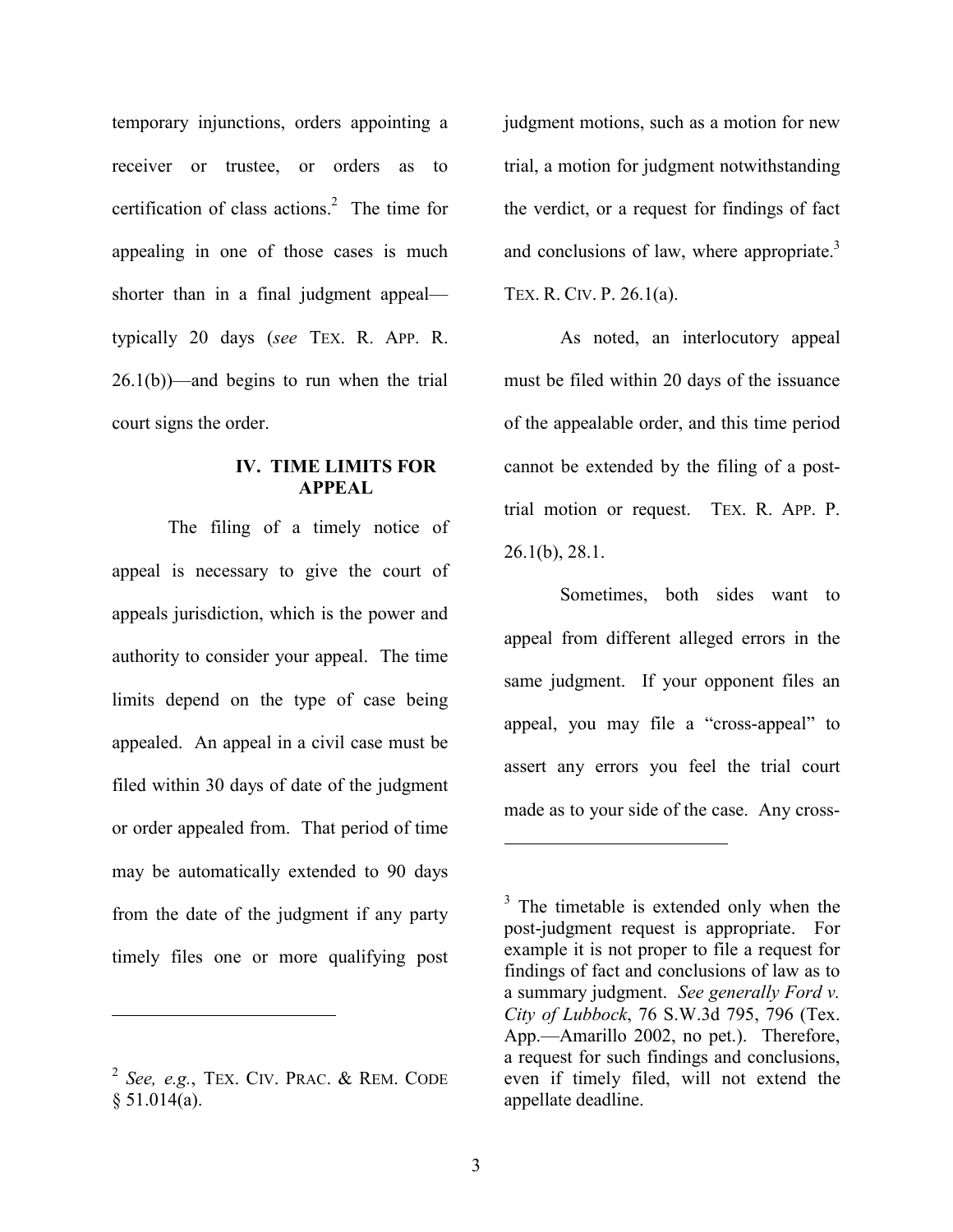appeal must be filed within the later of (a) the period established for filing the notice of appeal or (b) 14 days after the filing of the notice of appeal. TEX. R. APP. P.  $26.1(d)$ .

The time to file a civil appeal or cross-appeal can be extended by the appellate court by filing a motion within 15 days of the deadline for appeal and showing the grounds for the extension. TEX. R. APP. P. 10.5(b), 26.3. We recommend that you do everything you can to file your appeal within the deadlines set forth in the Rules because extensions to file a late appeal are not automatically granted.

#### **V. HOW TO START AN APPEAL**

To "perfect" or start a civil appeal, you must file the following documents with the trial court: (i) notice of appeal; (ii) designation of items to be included in the Clerk's Record; and (iii) a request for the Reporter's Record. The latter two items are important to insure that a proper record of the trial court proceedings is provided to the Court of Appeals so that it may consider your case. These requests are discussed further at part VI.

At the same time, you must also file the following documents with the Court of Appeals: (i) copy of the notice of appeal; (ii) Docketing Statement (with a copy of the judgment or order appealed from attached); and (iii) the filing fee. Each of these requirements will be discussed in more detail below.

#### **A. The Notice of Appeal**

A notice of appeal must be filed with the clerk of the *trial* court in which the judgment or order appealed from was entered. TEX. R. APP. P. 25.1(a). A copy of the notice of appeal must also be sent to the Clerk of the Third Court of Appeals and another copy must be served (mailed or delivered by hand) on the opposing party. The notice of appeal must contain all of the following information: (1) the case name and number of the trial court proceedings;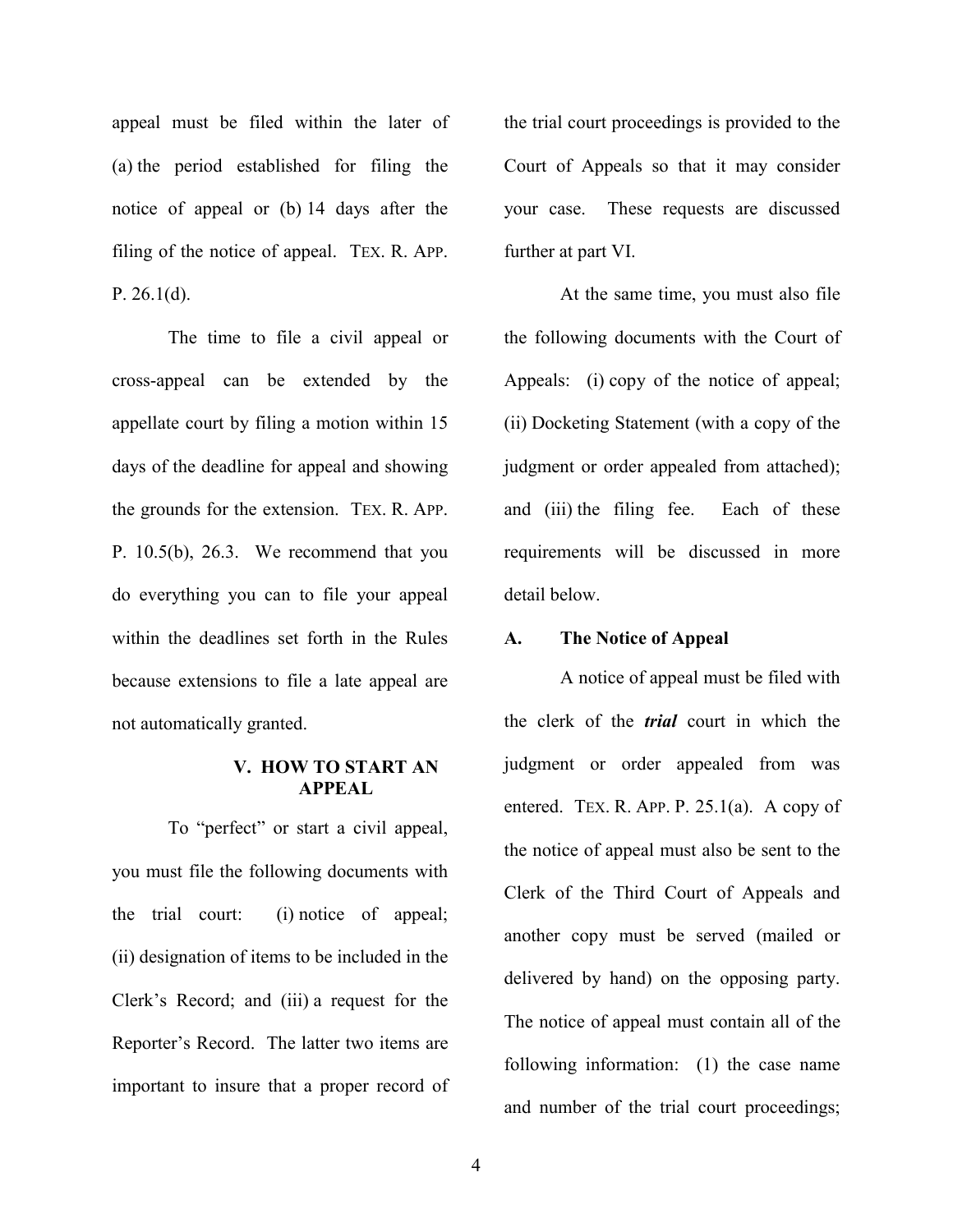(2) a description of the judgment or order appealed from, including the date on which it was signed; (3) a statement that the party desires to appeal the order; (4) the court to which you are appealing—*i.e.*, Third Court of Appeals; (5) the name of each party appealing; and (6) if the appeal is from an interlocutory order, a statement that it is interlocutory. TEX. R. APP. P. 25.1(d). A sample form of a notice of appeal is attached as Form 1.

#### **B. The Docketing Statement**

At the same time that the notice of appeal is filed, the appellant must file with the court of appeals four (4) copies of a Docketing Statement on a form available from the Third Court of Appeals Clerk (http://www.3rdcoa.courts.state.tx.us/forms/ forms.asp), and send a copy to the opposing party. *See, e.g.*, TEX. R. APP. P. 32.1. (A copy of the Third Court of Appeals' Docketing Statement is attached as Form 2). Each court of appeals has its own docketing statement, and these forms typically seek

detailed information regarding the appeal, such as the names and contact information of all parties to the trial court proceeding, the trial court clerk, the court reporter, as well as ask a number of procedural and substantive questions about the case. It is important that you fill out this form accurately and completely, especially if you want your case to be considered for inclusion in the Pro Bono Pilot Program, which is discussed at part XIII, below.

#### **C. Filing Fee**

The appellant must also file with the docketing statement the \$175 fee for docketing the appeal. If you believe you are indigent (*i.e.* can't afford the fee), you should complete and return an affidavit of indigence (a sample form of which is attached as Form 3). Either the trial court or the Court of Appeals can determine indigence based on Texas Rule of Appellate Procedure 20.1, and the procedures for filing and contesting an affidavit of indigence are set out in that rule.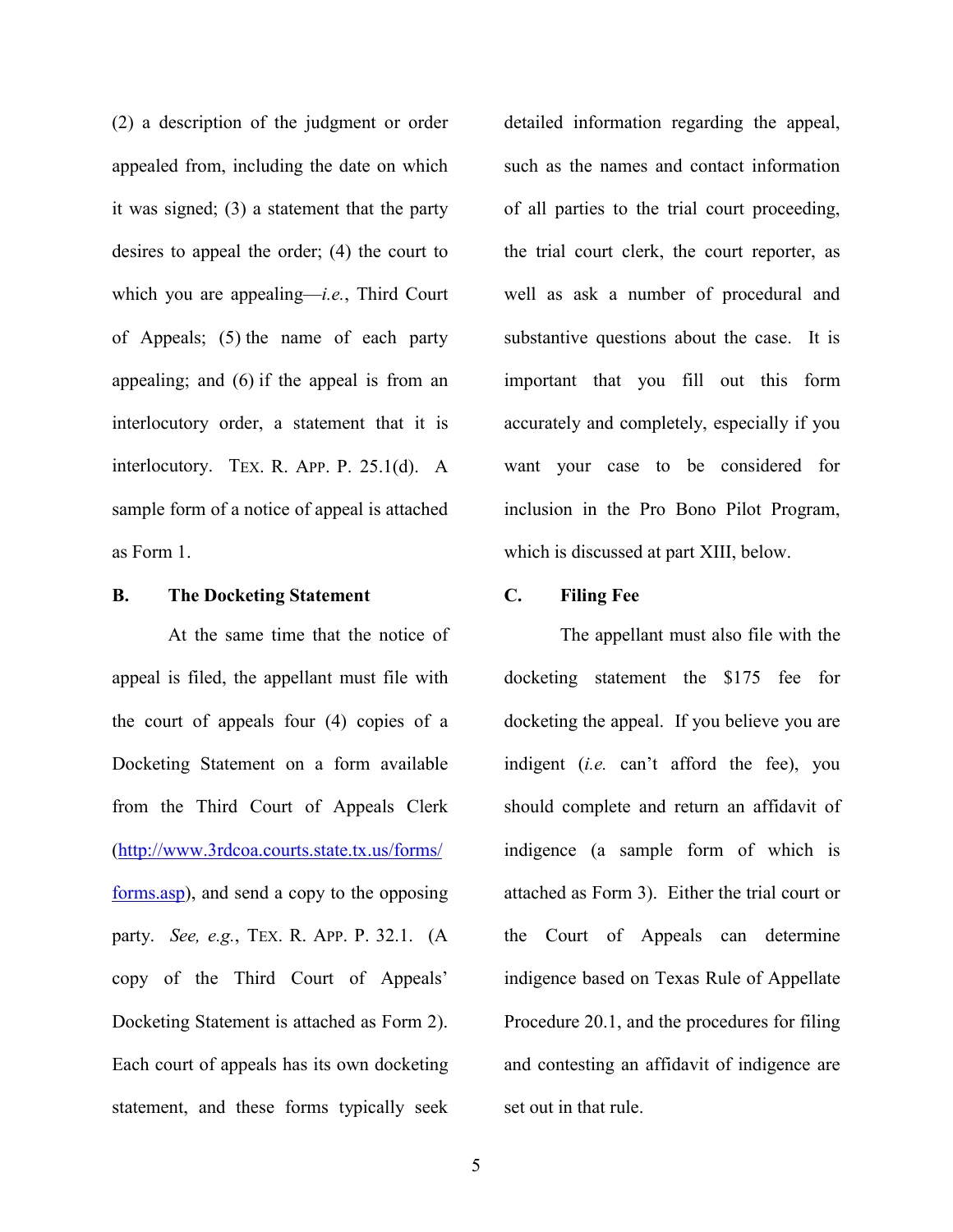#### **VI. THE RECORD**

The record is a compilation of papers filed in the trial court in your case. It will include the written transcription of any pretrial and trial proceedings that are necessary to determine the appeal ("Reporter's Record"), as well as documents such as the pleadings, motions, briefs, and any decisions, orders or judgments filed in the trial court ("Clerk's Record"). The required and optional contents of these records are described in Texas Rule of Appellate Procedure 34.

#### **A. The Clerk's Record**

As the appellant, you need to determine what parts of the trial court's paper record should be included in the record on appeal. At or before the time you file your notice of appeal, you should prepare a list of the pleadings, motions, briefs, and other papers you believe the court of appeals may need to decide your issues on appeal. In most cases, the trial court clerk's office will compile the

requested documents, sequentially paginate them (so that they are more easily cited or referenced by the parties), and send them to the Court of Appeals. Therefore, you want to include as much information about the documents you are requesting to be included as you can to assist the clerk, such as the date of filing, the complete name of the document, and docket entry number (if available). The designation of items for the Clerk's Record must be filed with the district court and served on all parties. A sample designation form is attached as Form 4.

You must make arrangements with the trial court clerk to pay for the Clerk's Record before it is due in the court of appeals. If you believe that you qualify for a waiver of these costs, then you need to file an affidavit of indigence with the trial court at or before the time you file your notice of appeal, as explained below in part XI.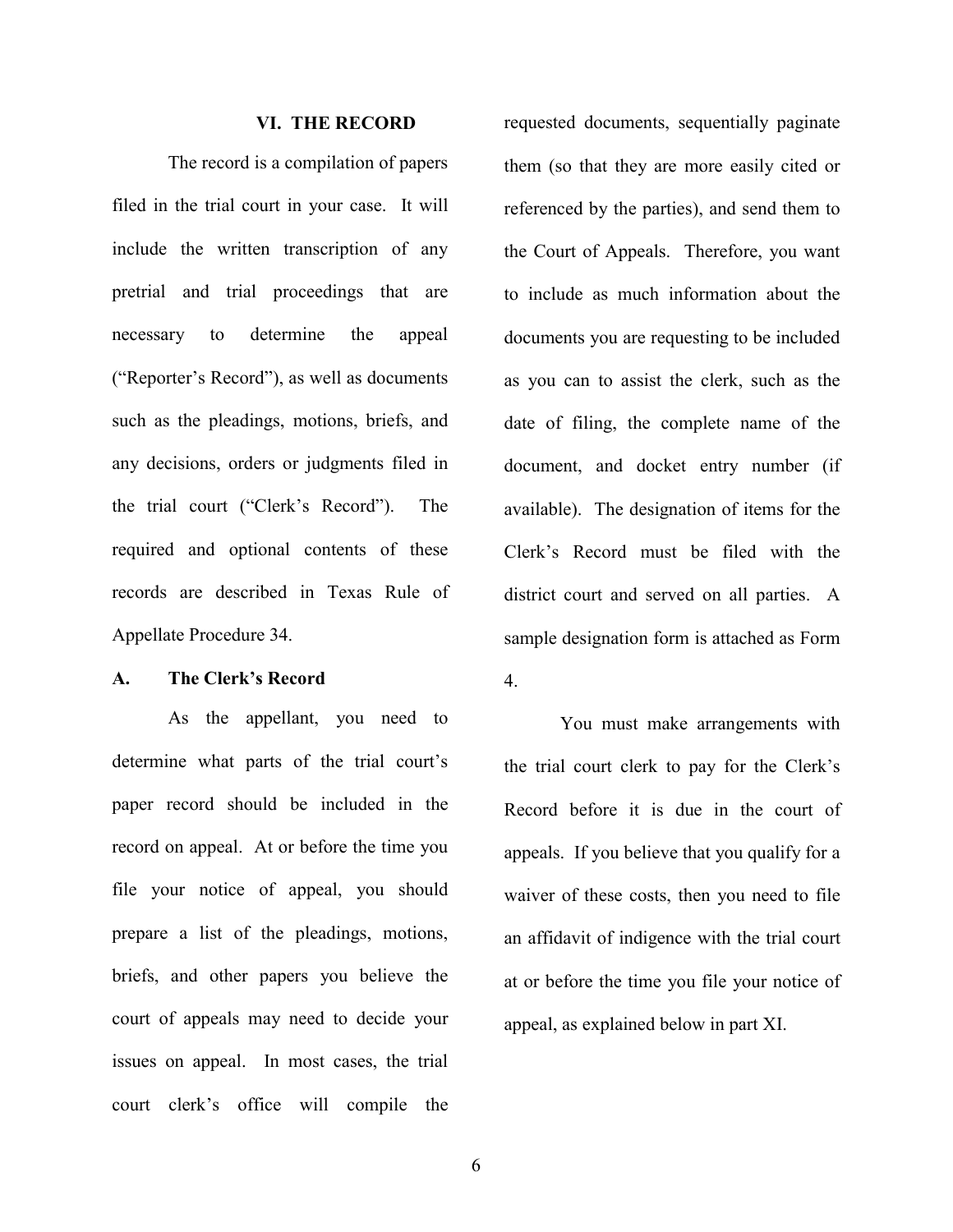If at any time before you file your brief, you discover that additional items are needed from the trial court's file, you can submit a letter request to the trial court's clerk requesting that a supplemental record be prepared. TEX. R. APP. P.  $34.5(c)(1)$ . A sample letter request is included as Form 5.

#### **B. The Reporter's Record**

At or before the time you file you notice of appeal, you must also request the trial court's court reporter to prepare a written transcription of the trial court proceedings that will be at issue in the appeal. TEX. R. APP. P. 34.6. This is known as the "Reporter's Record." *Id.* 

The Reporter's Record is a word-forword typewritten account of what was said in the trial court before the judge and/or jurors if there was a jury. If your case was decided solely on briefs or other written documents, and there was no hearing before the trial judge, you may indicate on the Docketing Statement that the Reporter's Record is not necessary to prosecute the

appeal. However, if you are challenging any part of the evidence below, such as the sufficiency of the evidence as to a jury's verdict or judge's finding, or otherwise need to refer in your brief to testimony or argument that was made in the trial court, you must order the Reporter's Record and make arrangements with the court reporter for payment. A sample form for requesting the Reporter's Record is attached as Form 6.

If you believe you are indigent and would like a waiver of the costs for preparation of the Reporter's Record, you should file a request for waiver of those costs in the trial court when you file your notice of appeal. *See* part XI, below.

#### **VII. BRIEFS**

#### **A. The Appellant's Brief**

Once both the Clerk's Record and the Reporter's Record have been filed in the Court of Appeals, the briefing schedule begins. The filing date for the appellant's opening brief runs from the date on which the record is complete with the Court of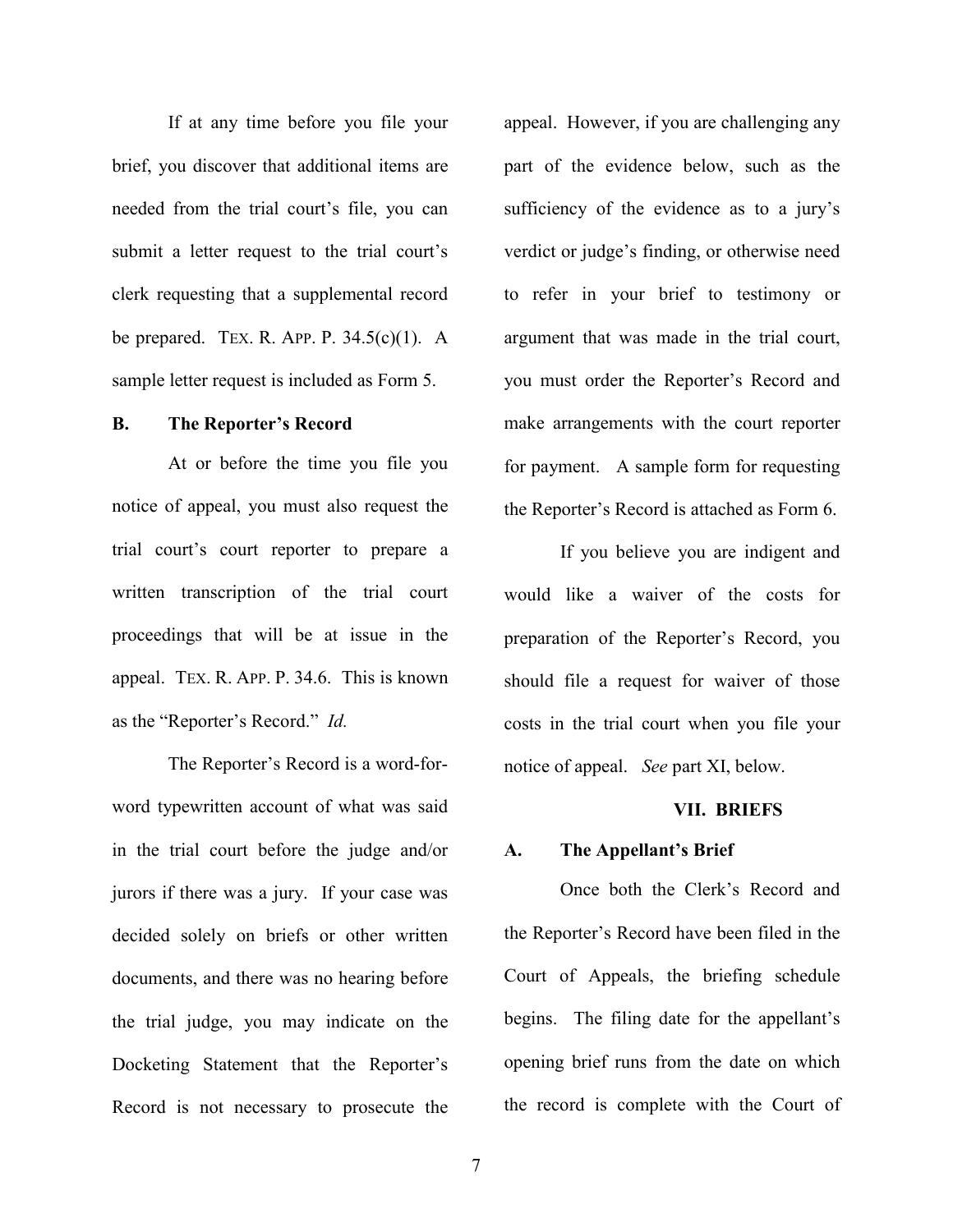Appeals, meaning that both the Clerk's Record and the Reporter's Record (if requested) have been filed.

You must file your appellant's opening brief with the Court of Appeals no later than 30 days—20 days in an accelerated (interlocutory) appeal—after the record is complete. TEX. R. APP. P. 38.6(a).

The appellant's brief is a written document explaining why you are appealing and what you think was wrong with the trial court's decision. Texas Rule of Appellate Procedure 38.1 describes the necessary parts of an appellant's brief. Your brief must have:

> (1) A list of the identities of parties and counsel in both the trial and appellate courts;

(2) A table of contents and a table of cases, statutes, and other legal authorities discussed in your brief (The cases must be listed in alphabetical order.);

(3) A statement of the case that concisely indicates the nature of the case, the course of proceedings below,

and the trial court's disposition;

(4) A statement of the issues or points of error presented for review;

(5) A statement of the facts supported by record references;

(6) An summary of the argument;

(7) An argument section; and

(8) A "prayer" or short conclusion that tells the Court what relief you are seeking.

TEX. R. APP. P. 38.1. In addition, you must either include with your brief or separately bind an "Appendix," which contains certain required portions of the trial court's record, such as the order appealed from and the text of any rule or statute on which the argument is based. The Appendix can also contain optional contents that you believe may be helpful to the Court when reviewing your brief. TEX. R. APP. P. 38.1(j). A good example is a copy of any contract between the parties if that contract forms the basis of the dispute.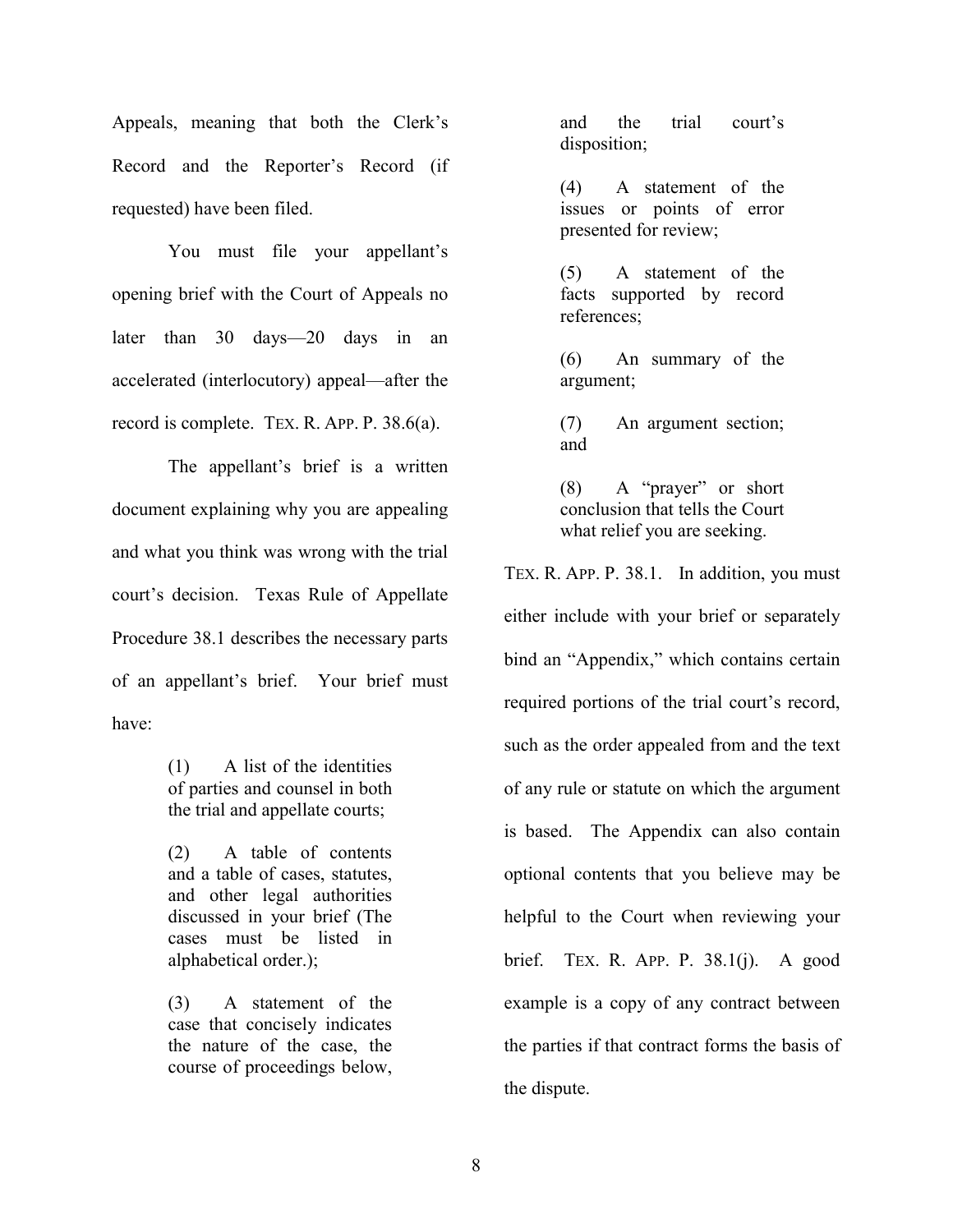Generally speaking, the Statement of the Facts should explain to the Court what the case is about and what happened in the trial court in objective terms—*i.e.*, without taking sides or making arguments. It should only present the facts from the trial court record that are relevant to the issues to be decided on appeal. *You may not discuss facts that were never presented to the trial court or that are not included in the record.* Every statement of fact must be accompanied by an appropriate reference to the record. As noted, the trial court clerk typically paginates the Clerk's Record to make it easier to cite to specific pages.

When referring to the parties in your brief, you should use their names, rather than referring to their party designations. For example, use "Jane Smith" not "the appellant." Doing so makes it easier for the Court to follow your arguments.

The appellant's brief cannot be longer than 50 typewritten pages. TEX. R. APP. P. 38.4. However, only the statement of the facts, the summary of argument and argument sections, and the prayer count toward the 50-page limit. TEX. R. APP. P. 38.4.

The brief must be printed on  $8\frac{1}{2}$  by 11 inch paper that is white (or nearly white) and opaque, meaning that it is not transparent. TEX. R. APP. P. 9.4(b). The text must be double-spaced (except as to block quotes, which can be single-spaced), with one-inch margin on all sides. TEX. R. APP. P.  $9.4(c)$  & (d). As noted above, you can use both ten-character-per-inch, "nonproportionally spaced Courier typeface" (each character uses an equal amount of horizontal space) or 13-point or larger font if you use "proportionally spaced" typeface (the horizontal space used by each character varies). TEX. R. APP. P. 9.4(e). Each brief must be signed by the person filing it. TEX. R. APP. P. 9.1.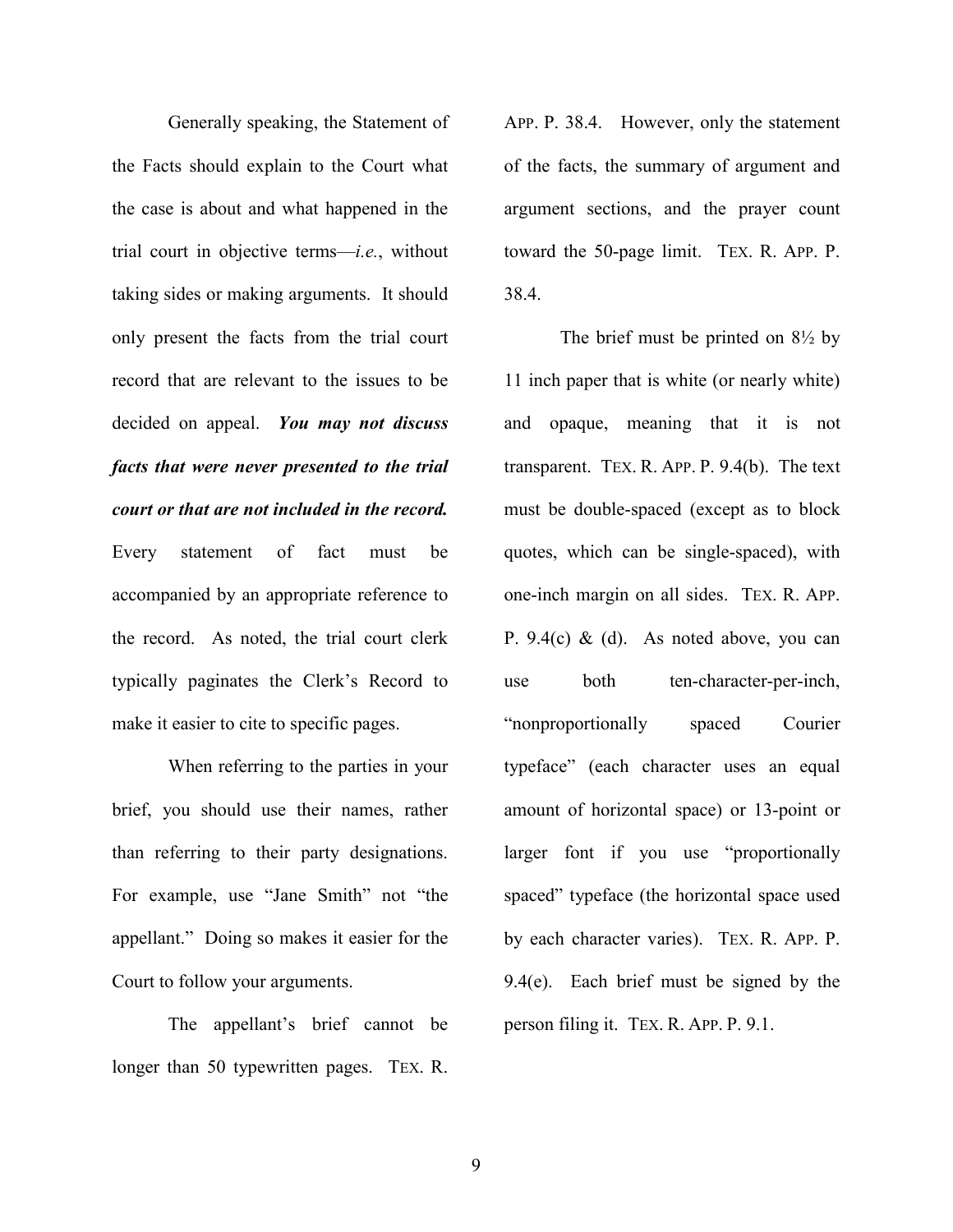#### **B. The Appellee's Brief**

After the appellant's opening brief is filed, the time for filing the appellee's brief begins to run. The appellee must file his or her brief 30 days—20 days in an interlocutory appeal—from the service of the appellant's brief. TEX. R. APP. P. 38.6(b).

If you are the appellee, and oral argument is not scheduled in the appeal, your appellee's brief is your only opportunity to tell the court why the trial court's decision should be affirmed or allowed to stand. The appellee's brief must have the same parts as the appellant's brief, *except* that a statement of the issues, a statement of the case, and an appendix are optional. TEX. R. APP. P. 38.2. The page limit or word limit for the appellee's brief is the same as that for the appellant's brief. TEX. R. APP. P. 38.4. A signature by the person filing the brief is also required. TEX. R. APP. P. 9.1.

# **C. The Appellant's Reply Brief**

The appellant's reply brief may be no longer than 25 pages. TEX. R. APP. P. 38.4. It must be filed within 20 days of service of the appellee's brief. TEX. R. APP. P. 38.6(c). If you are the appellant, and you do not intend to submit a reply brief, you should alert the Court that a reply brief will not be filed.

#### **D. Number of Briefs**

You must file an original and seven copies of your brief and appendix with the Third Court of Appeals and serve the other party or parties with one copy each. *See*  Third Court Practice ¶ 26.

#### **E. Brief Covers**

Each brief or appendix must have opaque, durable front and back covers, which should not be plastic or dark colored (*e.g.*, red, black, or dark blue) so that the clerk can affix a permanent and legible filestamp to the cover showing the date of the filing. TEX. R. APP. P. 9.4(f). If you file your appendix as a separate document,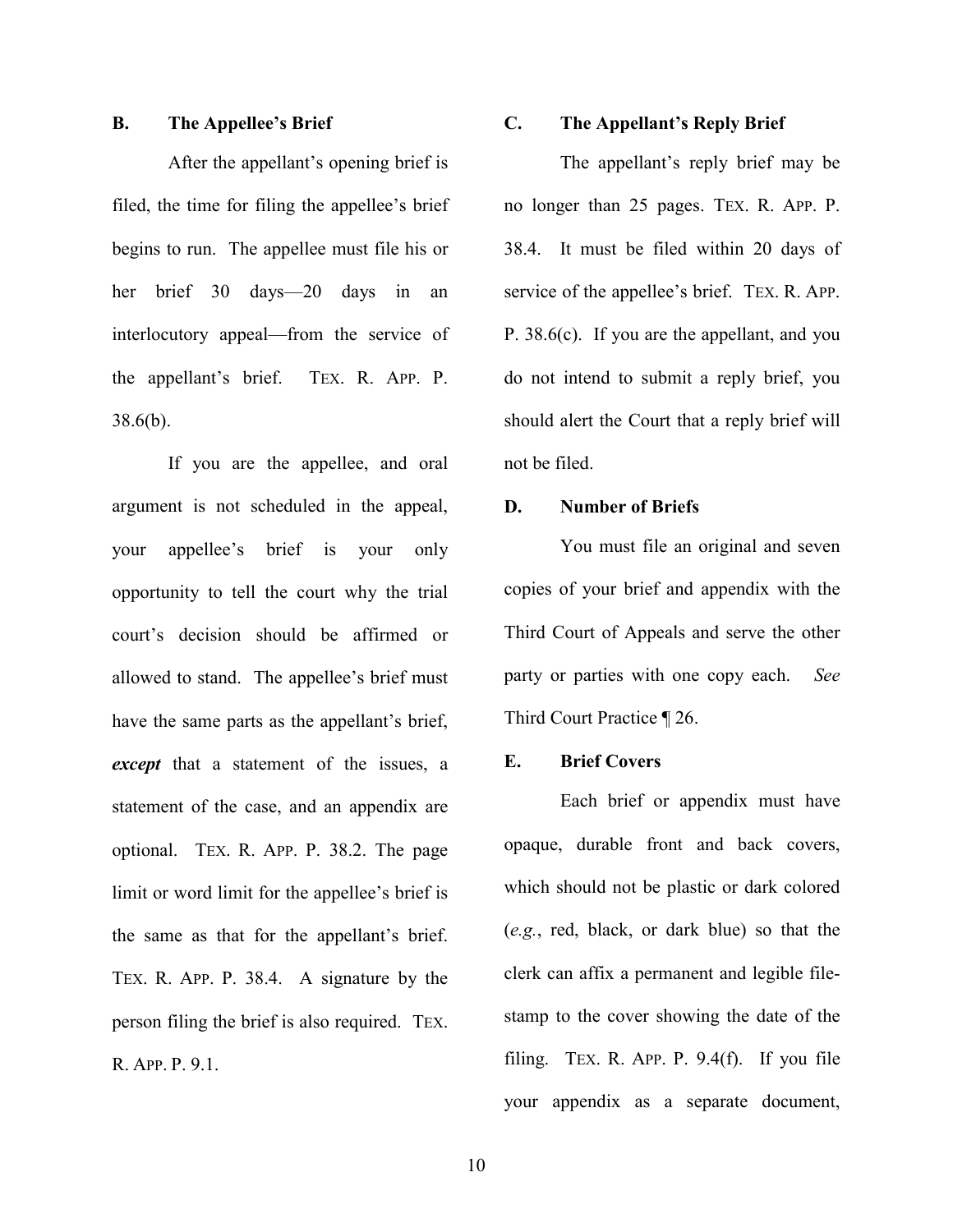rather than attaching it at the back of your brief, it must also have a durable lightcolored cover. TEX. R. APP. P. 9.4(h). The front cover of every copy of your brief (and the cover for any separately bound appendix) must list:

(1) the style of the case (the names of the parties on appeal);

(2) the case number for the case assigned by the Court of Appeals;

(3) the title of the document and the name of the party filing it;

(4) the name, mailing address, telephone, facsimile number, and any State Bar identification number for the lead counsel, if any, filing the brief; and

(5) *if you want to request oral argument*, you must state "ORAL ARGUMENT REQUESTED" on the cover of the brief.

TEX. R. APP. P. 9.4(g). It is also advisable to identify the trial court and cause number in that court on the cover of your brief.

A brief must be securely bound "so as to ensure that it will not lose its cover and fall apart in regular use." TEX. R. APP. P. 9.4(f). We recommend either using a heavy strength staple on the left top corner or durable GBC binding along the left side of the brief. Rule 9.4(f) requires that it be bound in such a way that it lays flat when open.

#### **VIII. MOTIONS**

A motion is a written request asking the Court to make a special ruling in the appeal. Either the appellant or the appellee may file a motion with the Court. For example, if you want to obtain an extension of time to file your brief, you would make your request by filing a motion (original and four copies) with the Court of Appeals and serve a copy of the motion on the other party or parties to the appeal. Third Court Practice ¶ 25. Your motion must state the reasons why you are making a particular request. TEX. R. APP. P. 10.1. Be specific about what relief you need and why you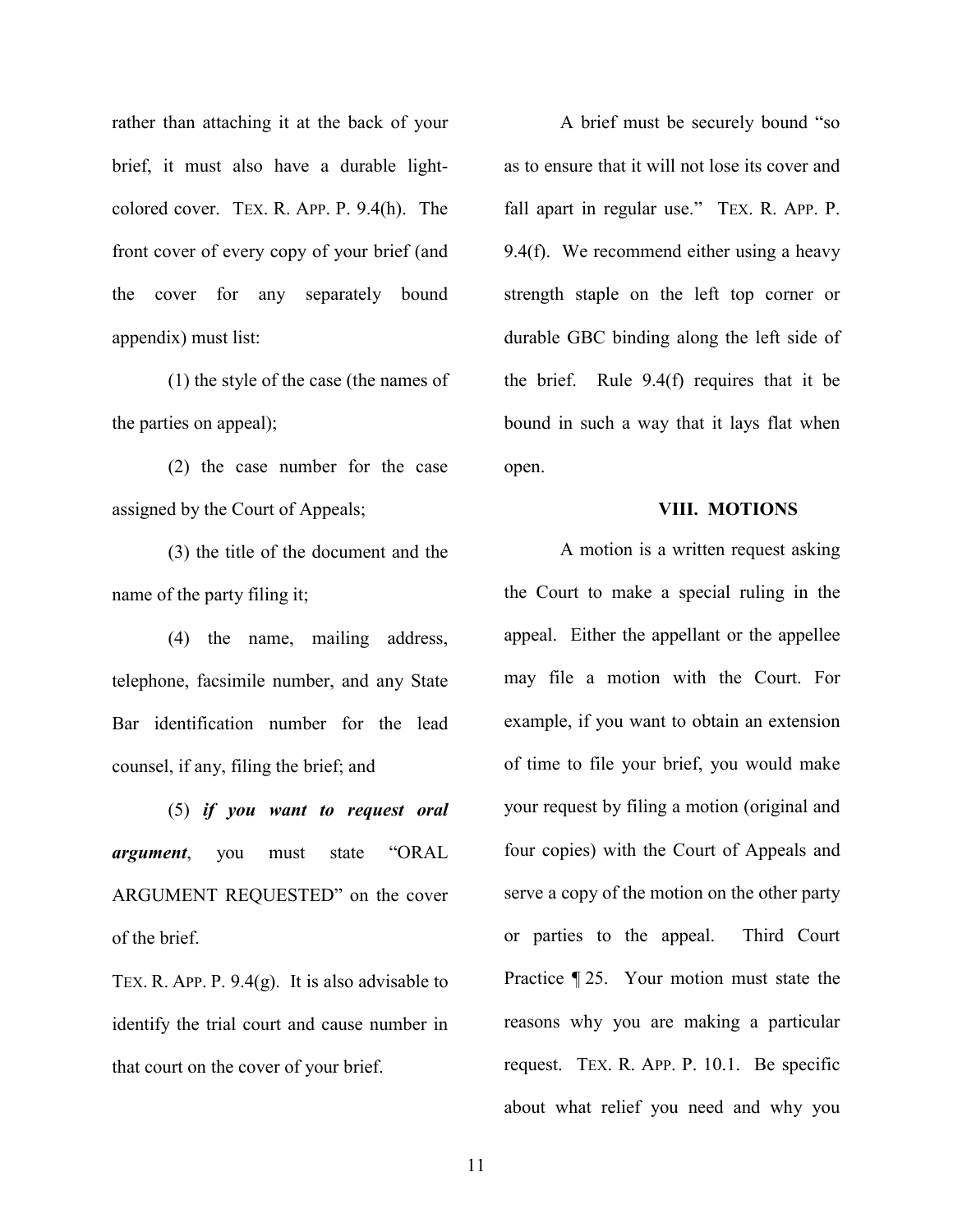need it. Rule 10.5.(b) sets forth specific requirements for motions for extensions of time.

If your motion will not be opposed, you should state that it is "Unopposed" in the title of the motion. Every motion must contain a certificate stating that you have conferred with the other parties and that they do or do not oppose the relief sought. TEX. R. APP. P.  $10.1(a)(5)$ . If you are unable to reach your opposing party or their counsel (if they are represented), then state in your certificate that you have made reasonable attempts to confer with the other parties to determine their position on the substance of the motion. Motions can be rejected by the Clerk's office if the certificate of conference is not included.

Do not submit a proposed order. A sample motion for extension of time to file a brief is attached as Form 7.

The Court will inform you of its decision by mailing you and the other parties to the appeal notice of the order granting or denying your motion. The Court's rulings are also posted on the Court's website under the case information/docket sheet for the appeal.

#### **IX. THE DECISION PROCESS**

Once briefs have been filed by both sides to the appeal and any oral argument has occurred, the case will be submitted to the court for decision. The Third Court of Appeals' website has a special page showing the submission dates for causes submitted after oral argument and causes submitted on the briefs, and it can be found at: http://www.3rdcoa.courts.state.tx.us/opinion s/submission.asp.

#### **A. Oral Argument**

Because of the large number of cases filed in the Court of Appeals, the Court cannot schedule oral argument in every case. In the majority of cases, the appeal will be decided upon review and consideration of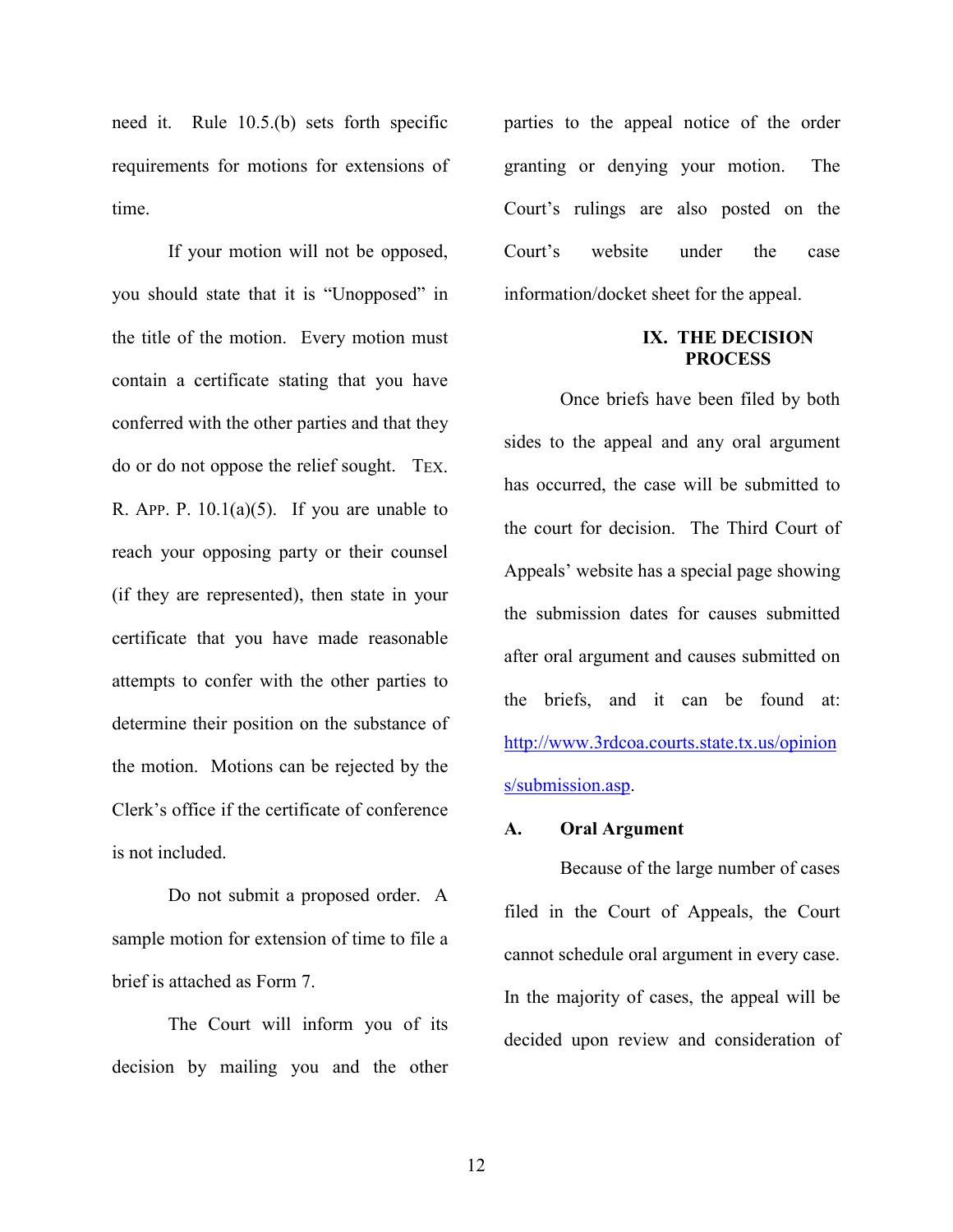the briefs and record alone, without an oral hearing before the judges.

If the Court believes that oral argument will assist its decision, it will advise the parties. The person presenting oral argument should be thoroughly familiar with the record, the legal issues and arguments presented, and the authorities cited by both parties when making an oral argument. Remember that the purpose of the argument is to answer the Court's questions, not to make a speech about why you should win.

#### **B. Opinion**

Decisions in most appeals are made by a panel of three judges of the Court. The judges who consider your appeal will prepare a written opinion or order explaining the Court's final decision. This decision will be mailed to you. You can also sign up for the "Case Mail" service on the Court's website, which will send you an email notice when certain events occur with respect to

your case, such as the issuance of an opinion.

## **X. COSTS IN THE COURT OF APPEALS**

Texas Rule of Appellate Procedure 43.4 explains the procedure for awarding costs by the Court of Appeals. "Prevailing parties" are generally awarded their costs on the appeal. TEX. R. APP. P. 43.4. Consequently, if you are the appellant, and the Court of Appeals reverses the trial court's judgment or order, it should award you your appeal costs from the appellee. If you are the appellee, and the Court dismisses the appeal or affirms the trial court's judgment or order, the Court will probably order that you recover your costs from the appellant. The Court may decide not to award costs to either side if the trial court's order is affirmed in part and reversed in part. It also has the discretion to tax costs otherwise as required by law or for good cause. TEX. R. APP. P. 43.4.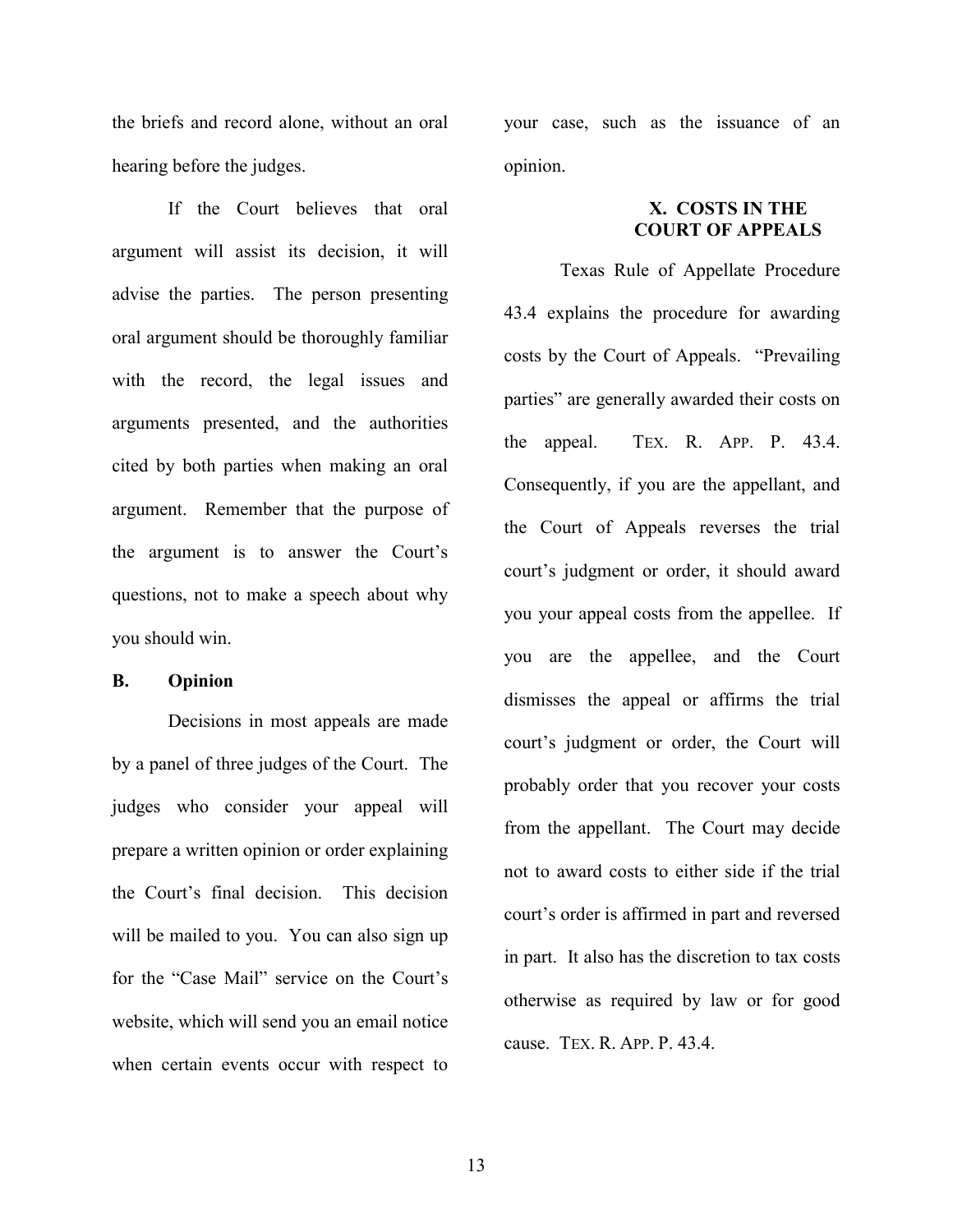You need to check the judgment, which is a separate document from the Court's opinion, to insure that costs were awarded appropriately. If you want to request the Court to reconsider the award of costs, you must do so in the form of a motion for rehearing filed within 15 days after the Court of Appeals judgment is rendered. TEX. R. APP. P. 49.1

Recoverable costs include:

(1) Fees charged by the Clerk of the Court;

(2) Cost of the preparation of the Clerk's Record and Reporter's Record;

(3) Other costs as directed by the Court.

If the Court of Appeals finds that an appeal or cross-appeal is frivolous, it can award to the successful party costs, fees and reasonable attorney fees on appeal.

#### **XI. INDIGENCE— INABILITY TO PAY COSTS OF APPEAL**

If you believe you cannot pay the costs of an appeal—meaning the filing fee,

Clerk's Record, and/or Reporter's Record you may be permitted to proceed on appeal without paying these costs in advance by filing what is called an affidavit of indigence. Texas Rule of Appellate Procedure 20.1 sets forth the procedure and requirements for establishing indigence, or inability to pay.

If you have not previously filed an affidavit of indigence in the trial court, you must do so either with or before the time for filing your notice of appeal. TEX. R. APP. P.  $20.1(c)(1)$ . The mandatory contents of that affidavit are listed in Rule 20.1(b), and a suggested form is attached as Form 3.

The clerk and court reporter of the trial court and any party may challenge your claim of indigence by filing a contest to the affidavit. If such a contest is filed, then it is your burden to prove that you are entitled to proceed on appeal without paying these costs. TEX. R. APP. P.  $20.1(e) \& (g)$ . If the trial court determines that you can pay or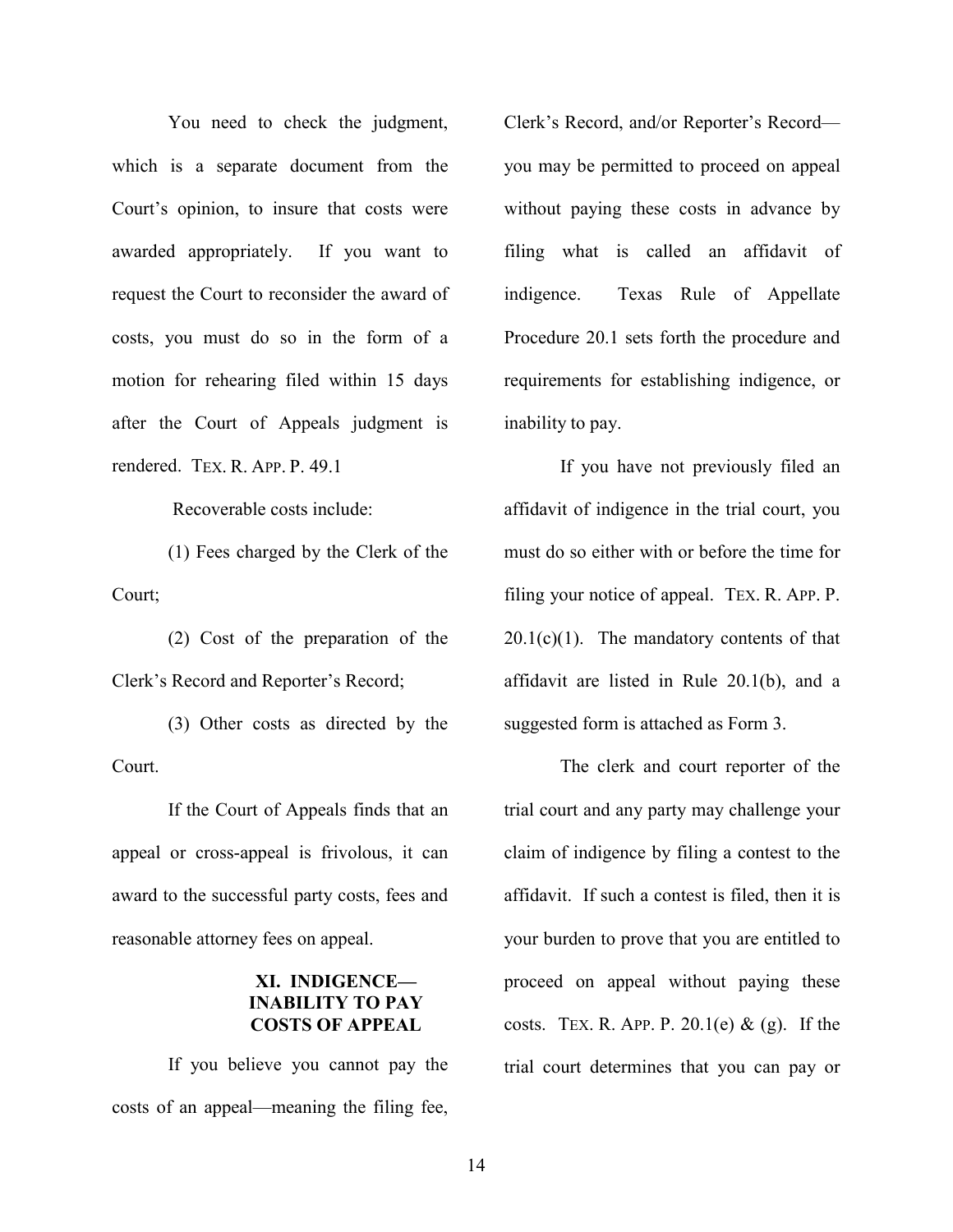give security for some of the costs, it will order you to do so. TEX. R. APP. P. 20.1(k).

If your claim of indigence is not challenged or if the trial court sustains your claim against a contest—by a written order—and you file a timely notice of appeal, then you may proceed without paying the costs of appeal in advance. TEX. R. APP. P. 20.1(a).

#### **XII.VOLUNTARY DISMISSAL**

If an appellant desires to dismiss his or her appeal at any time prior to a decision, the parties can agree to such dismissal or the appellant can file a motion for voluntary dismissal. TEX. R. APP. P. 42.1. The dismissal will usually be granted unless it would prevent the other party from seeking relief to which it is entitled. TEX. R. APP. P. 42.1(a). Unless the parties otherwise agree, the Court will tax costs against the appellant. TEX. R. APP. P. 42.1(d).

#### **XIII. PRO BONO PILOT**

The Third Court of Appeals, in conjunction with the State Bar of Texas Appellate Section Pro Bono Committee ("Pro Bono Committee"), is conducting a Pro Bono Pilot Program to place a limited number of civil appeals with appellate counsel who will represent the appellant before this Court. The goal of the program is to match clients who are financially unable to obtain legal representation with volunteer lawyers who agree to serve without expectation of compensation for their service.

If you lack the financial means to pay for an appellate attorney and indicate your desire to be included in the Pro Bono Pilot Program, as explained in this Pamphlet, you may be considered for participation in the program. Even if you had paid counsel in the trial court, you can indicate your interest in seeking a pro bono attorney through this Pilot Program if you can no longer afford an attorney to represent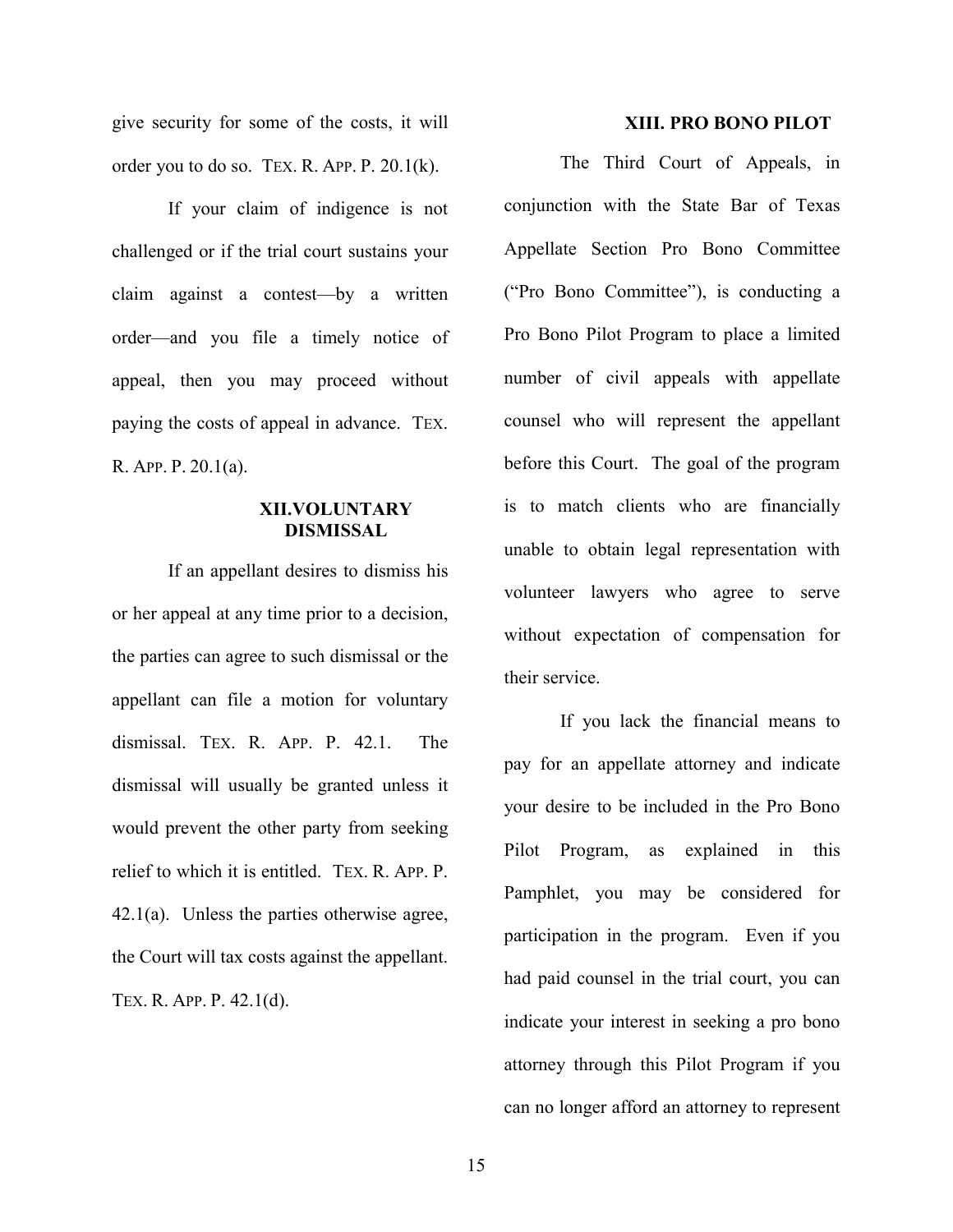you on appeal. **PLEASE NOTE:** There is no guarantee that, if you submit this case for possible inclusion in the Pro Bono Pilot Program, the Pro Bono Committee will select your case and that pro bono counsel can be found to represent you. Accordingly, you should not forego seeking other counsel to represent you in this proceeding.

#### **A. The Selection Process**

As explained above, the Docketing Statement is one of the first documents that you file when you start an appeal. *See* part V.B, above. The Third Court of Appeals' Docketing Statement has a brief description of the Pro Bono Pilot Program and a list of questions for you to answer if you would like for your case to be considered. If you so indicate your interest, a copy of your Docketing Statement will be forwarded to the Pro Bono Committee for screening. As a result, it is very important that you fill out the Docketing Statement carefully and completely so that the Pro Bono Committee will have as much information as possible in considering your appeal.

By filling out the request for consideration, you are agreeing that members of the Pro Bono Committee can contact the counsel of record in the trial court to ask for clarification of questions or issues as to your case. These conversations will be kept confidential and used solely for purposes of the committee's selection process. You are also authorizing the Pro Bono Committee to transmit basic, publicly available, facts about your case via the Internet to its pool of volunteer lawyers in an attempt to find an appellate lawyer to take your case.

The Pro Bono Committee screens and selects civil cases for inclusion in the Program based upon a number of discretionary criteria, including the financial means of the appellant. The committee uses 175% of U.S. Poverty Guidelines as a benchmark for determining whether an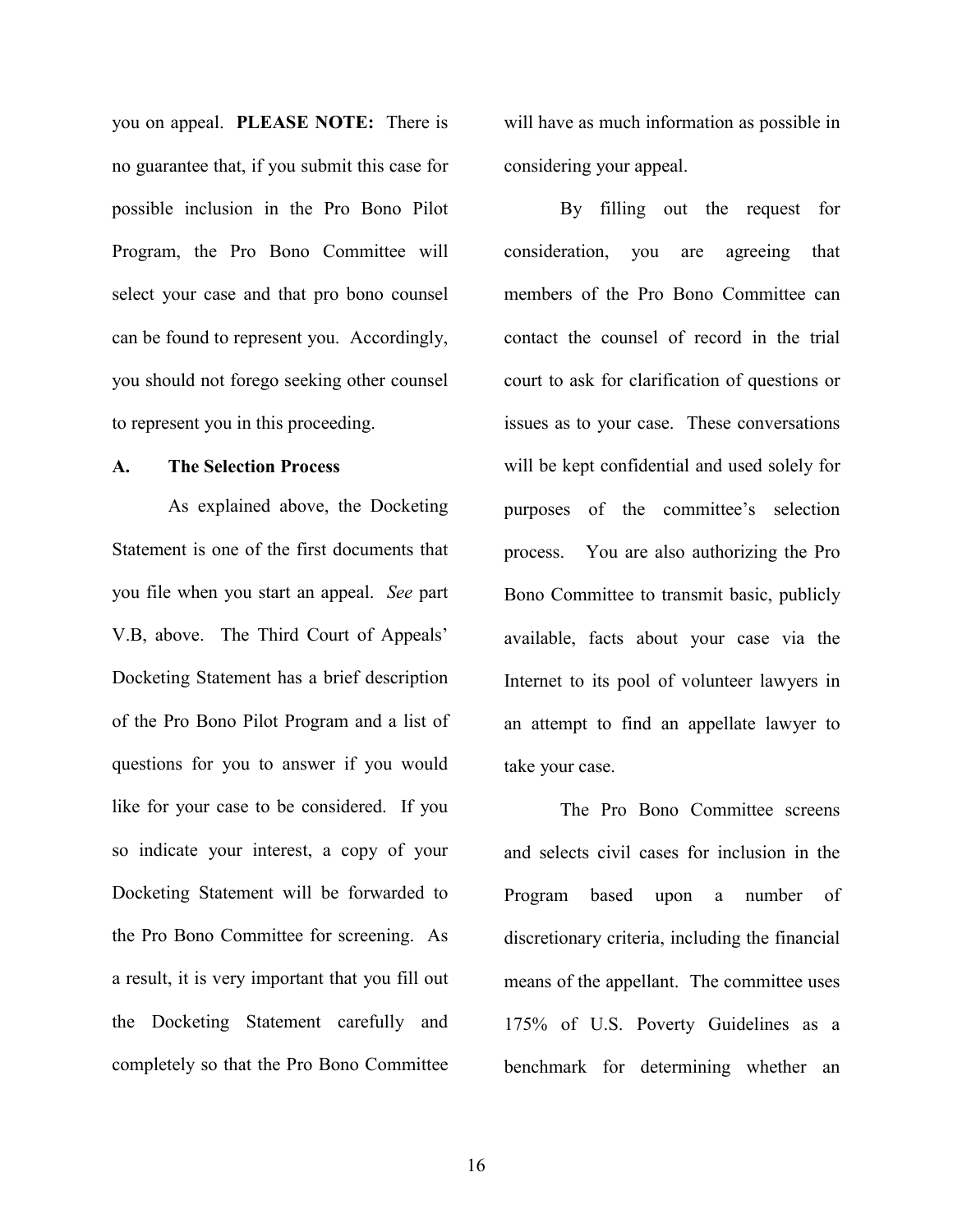appellant qualifies for free legal services. These guidelines are published by the U.S. Department of Health and Human Services, and the following chart sets forth the relevant numbers:

| Persons in       | $175%$ of              |
|------------------|------------------------|
| <b>Family or</b> | <b>Federal Poverty</b> |
| Household        | <b>Guidelines</b>      |
|                  | \$17,150.00            |
| 2                | \$23,100.00            |
| 3                | \$29,050.00            |
| 4                | \$35,000.00            |
| 5                | \$40,950.00            |
| 6                | \$46,900.00            |
| 7                | \$52,850.00            |
| 8                | \$58,800.00            |

SOURCE: The 2006 Federal Poverty Guidelines are taken from Federal Register, Vol. 71, No. 15, January 24, 2006, pp. 3848- 3849. Further information can be found at http://aspe.hhs.gov/poverty/06poverty.shtml.

If you have not already submitted an affidavit of indigence in the trial court, *see*  part XI above, you may be asked to submit financial information as a condition of your participation in the Pro Bono Pilot Program.

If you are uncomfortable with having your financial information in the Court's file, you can submit this information in a sealed envelope, marked "Confidential," to the Pro Bono Committee.Although your ability to pay for legal counsel is not the only factor the Committee considers as to your participation in the Pilot Program, it is nonetheless a significant factor in the committee's decision-making process.

There are a number of other factors that the Pro Bono Committee considers in deciding whether to place an appeal in the Pilot Program, including the number of appeals currently in the program, the number of available volunteer lawyers, and the issues presented. Based upon a review of these and other factors, the Pro Bono Committee makes a recommendation for each case. If the Committee recommends that a case be included in the Pilot Program and a volunteer lawyer agrees to take the case, you will receive a letter from the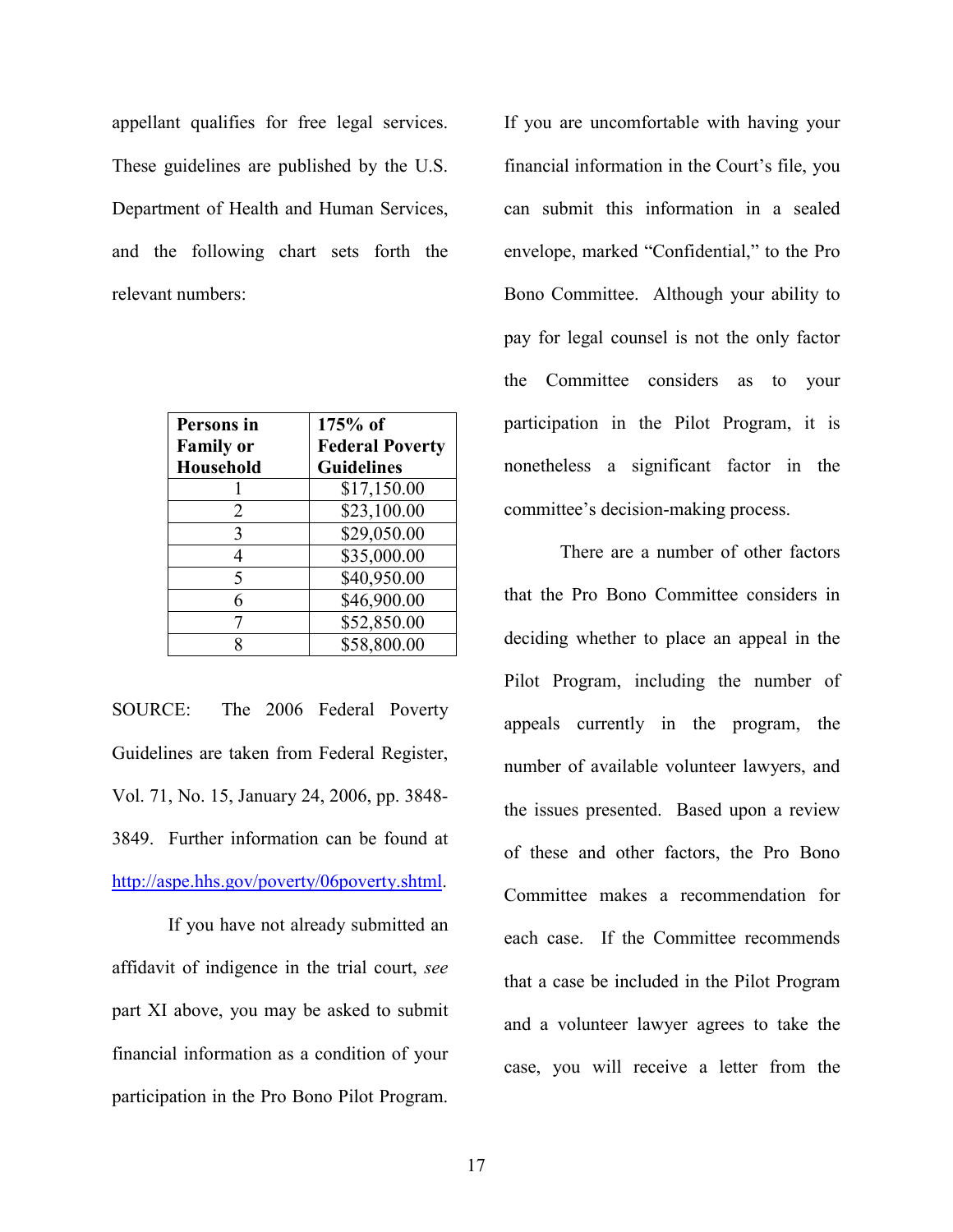Committee within approximately 30-40 days of submitting your Docketing Statement notifying you of the match.

#### **B. The Attorneys**

The Pro Bono Committee has undertaken a substantial recruiting effort to enlist pro bono appellate lawyers willing to volunteer their time to take on cases selected for inclusion in the Pilot Program, as well as other specialty pro bono programs that the committee is sponsoring. We have used questionnaires for our volunteers to find out their particular areas of interest and expertise so that we can be in a position to make appropriate matches between cases and volunteer attorneys according to their areas of interest, experience, and availability.

# **C. Placement of Cases in the Pilot Program**

When an appeal is identified by the Pro Bono Committee as a candidate for the Pilot Program, the committee publishes limited information regarding the case, such as the nature of the case, issues on appeal, the status of appellate proceedings, and any impending deadlines, and solicits volunteers to take the case. Based upon the responses, the Pro Bono will make an appropriate match.

If your case is chosen and counsel is located, the Committee will send you a letter advising you of the match, providing contact information for your pro bono attorney and advising you that you have 14 days to object if you do not want this attorney to represent you. If you do object, you need simply notify the Committee in writing. You need not indicate your reasons for objecting, but there is, of course, no guarantee that the Committee will be able to find replacement counsel.

Assuming you do not object to the volunteer attorney within 14 days of receiving the Committee's letter, that attorney will undertake further